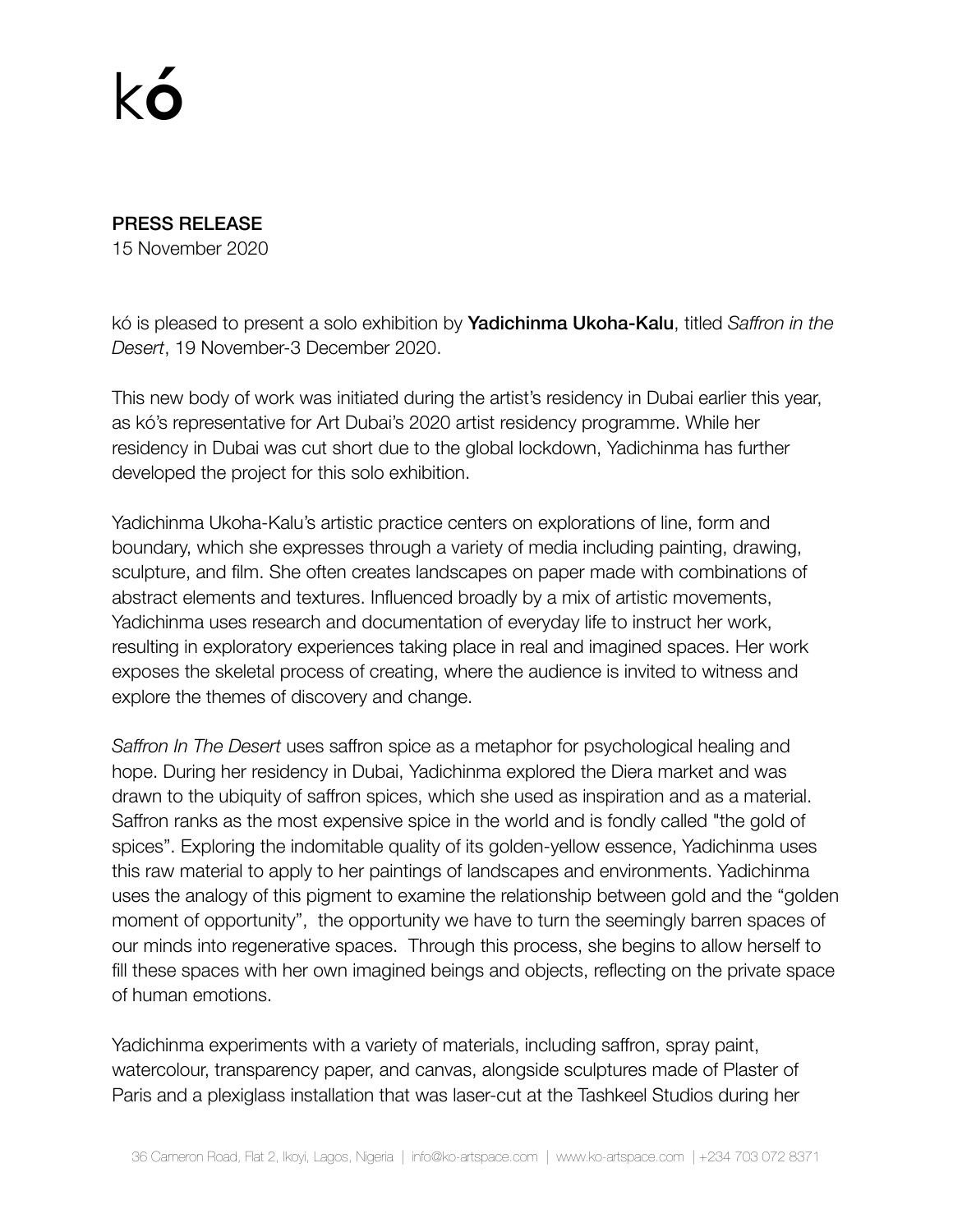residency in Dubai. These plastic shapes served as stencils that are used in many of her paintings. Yadichinma uses color as a guiding framework to represent her emotional states. As a form of therapy, the dominant colors of red, yellow and black could suggest burning, fire and rage. Her use of tracing paper further alludes to the fragility of the present.

Alongside the materiality of saffron, Yadichinma creates an indecipherable alphabet that is used as a reoccurring motif within the series. Yadichinma highlights the commonalities with drawing and language, creating a system of pictorial signs that are put together as scrolls of text. She refers to these elusive texts as "epitaphs", a symbol of loss, memorialization, and transiency.

In *Mercury in the Ninth House*, Yadichinma draws a self-portrait, its title referencing her astrology signs. The Venus-like figure is depicted in a conventional sculptural pose, floating and illuminated with a saffron-orange hue, possessing an aura of power. In the series of sculptures titled *Emotional Landscapes*, Yadichinma depicts amorphous shapes that suggest an abandoned archaeological relic, a reminder of the cyclical processes of time and renewal. Yadichinma explains: "A desert can so easily offer qualities of barrenness and hopelessness, but also respite, if one looks hard enough."

## ABOUT THE ARTIST

Yadichinma Ukoha-Kalu (b. 1995) is an experimental artist and graphic designer based in Lagos, Nigeria. A self-taught artist, her solo exhibition, *BIG 60, Crossing borders*, took place at A Whitespace Creative Agency in Lagos in 2013. In 2017, Stevenson Cape Town presented *A painting today*, her maiden group show in South Africa. Group exhibitions include *Artyrama Pop Up Show* in Lagos (2017); Prizm Art Fair, Miami (2017); Intense Art Magazine Launch at Alara Lagos (2017); Art X Lagos, Stevenson Gallery booth (2017); *Mckinsey meets Art*, Mckinsey Lagos (2017); *Opening Shadows* at WAFFLESNCREAM Lagos (2017); EHN, Art X Lagos (2016); Philosopher's Muse, Lagos (2016); *The Young Contemporaries* at Rele Gallery in Lagos (2016), and *Woman In Bloom*, Freedom Park Lagos in 2015. Yadi was nominated for the Orisha Prize, Gallerie Appartment, Paris (2017) and the Swiss Vontobel (A New Gaze) Photography Prize (2018). In 2020, she participated in the Art Dubai Residency Programme. Yadichinma was commissioned by the African Artists Development Fund in 2018 to create "GrowBox", which was later shown at the Zeitz MOCAA in South Africa. In 2019, Yadichinma became a finalist for the ART X Prize at the Art X Lagos Art Fair.